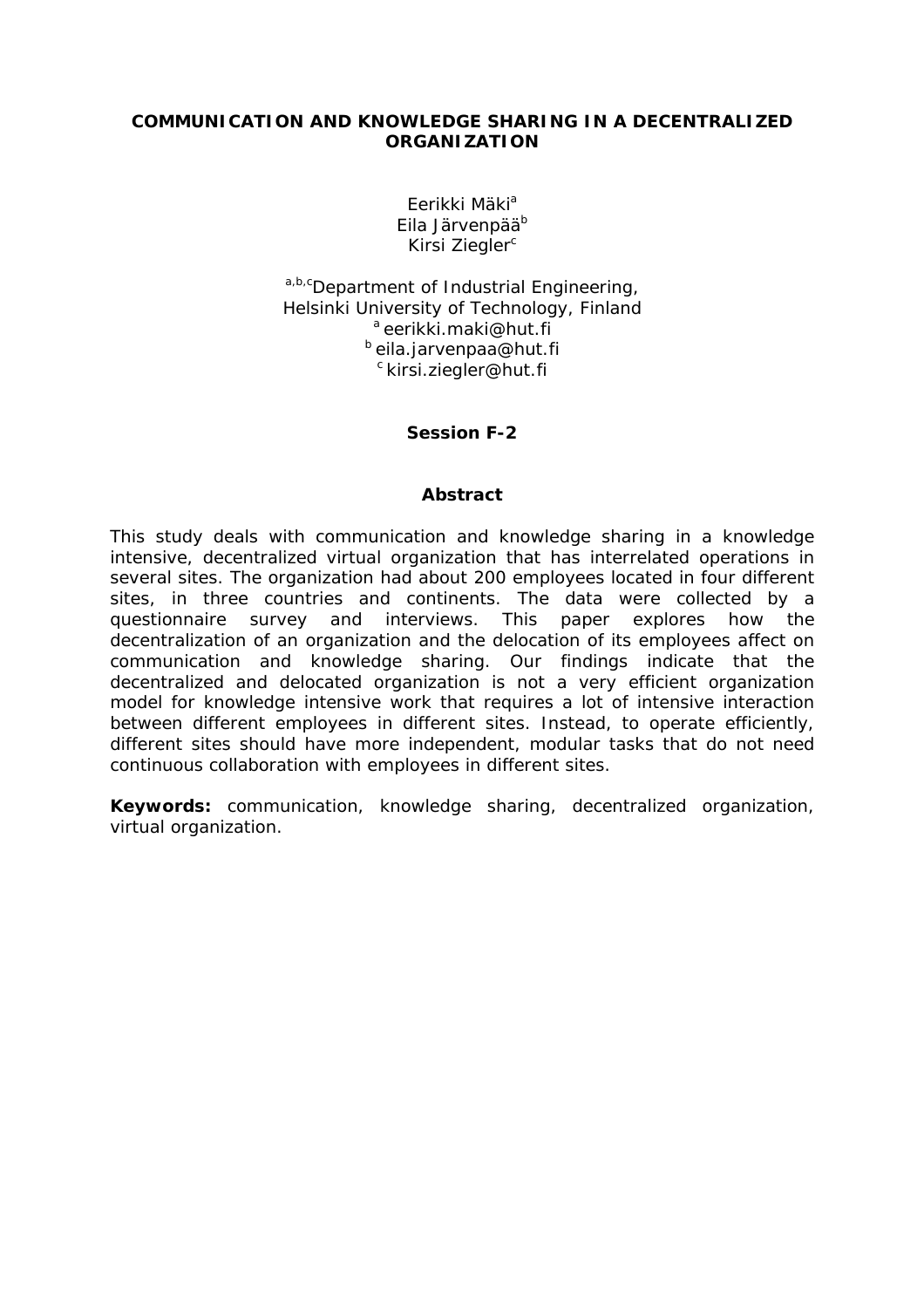# **Communication and knowledge sharing in a decentralized organization**

Eerikki Mäki<sup>a</sup>, Eila Järvenpää<sup>a</sup>, and Kirsi Ziegler<sup>a</sup>

<sup>a</sup>Department of Industrial Engineering Helsinki University of Technology, Finland Eerikki.Maki@hut.fi Eila.Jarvenpaa@hut.fi Kirsi.Ziegler@hut.fi

#### **Abstract**

This study deals with communication and knowledge sharing in a knowledge intensive, decentralized virtual organization that has interrelated operations in several sites. The organization had about 200 employees located in four different sites, in three countries and continents. The data were collected by a questionnaire survey and interviews. This paper explores how the decentralization of an organization and the delocation of its employees affect on communication and knowledge sharing. Our findings indicate that the decentralized and delocated organization is not a very efficient organization model for knowledge intensive work that requires a lot of intensive interaction between different employees in different sites. Instead, to operate efficiently, different sites should have more independent, modular tasks that do not need continuous collaboration with employees in different sites.

**Keywords:** communication; knowledge sharing; decentralized organization; virtual organization

### **1 Introduction**

Decentralized, dispersed and virtual organizations are established to respond to the demands of global competition, for example, need for new innovations and short product development cycles, and employing globally distributed expertise and knowledge sources (Boutellier et al., 1998). Several studies show that management of decentralized knowledge resources and knowledge workers is different and often much more difficult than management of co-located knowledge workers (Moenaert et al., 2000; Cramton, 2001; McDonough et al., 2001). One major drawback in dispersed collaboration is the organization's members' difficulty or inability to create and maintain mutual knowledge and understanding about work-related issues (Cramton, 2001). This may cause misunderstanding, distrust or even frustration among the organization's members.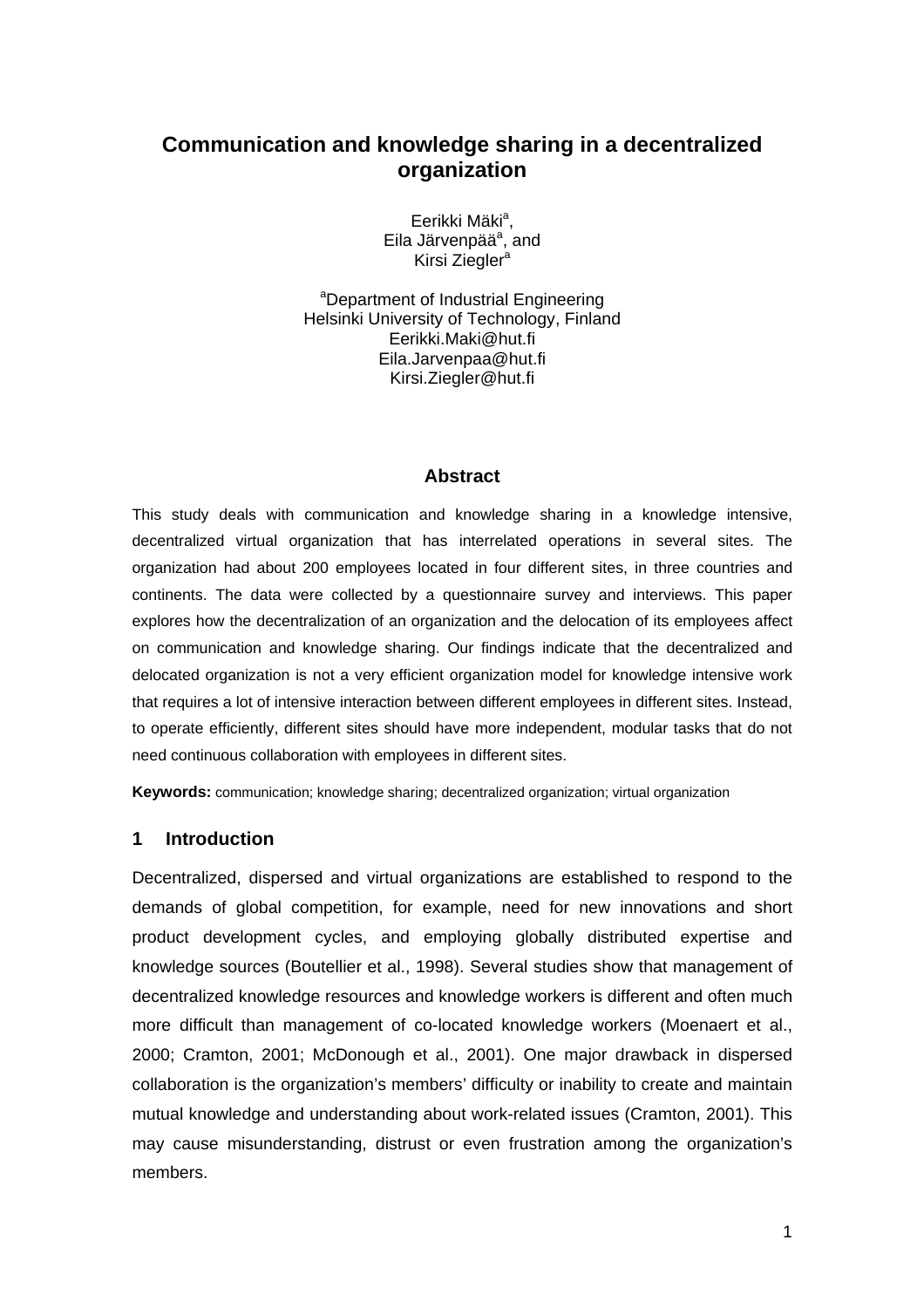Decentralization of organizations address challenges in communication and management of information and knowledge flows between different parts of an organization and its interest groups. Separate parts of the decentralized organizations must usually collaborate together, and they need to have access to the common organizational information and knowledge resources. Even in the era of sophisticated information and communication technologies, the coordination of communication and sharing of common knowledge resources may be difficult.

A great number of studies deal with virtual, decentralized organizations. However, the definitions for virtual organizations still vary. Lipnack and Stamps (1997) define a virtual team as "a group of people who interact through interdependent tasks and work across space, time, and organizational boundaries with links strengthened by webs of communication technologies". This definition was used in this study, as it includes and describes the characteristics of the organization studied. The terms "virtual" and "decentralized" organization are used here interchangeable, and also the term "delocated" organization is relevant in this context. This study has adopted the term "decentralized organization" to illustrate an organization that has several interdependent units in geographically dispersed locations, i.e. delocated sites. Decentralized organization is related here to decentralized decision-making (Simon, 1997) and operations. We focus on interaction between employees in decentralized, virtual, knowledge intensive organization. The most critical interactions in knowledge intensive work are expected to be the communication and knowledge sharing patterns between the members of the organization.

A common image of employees working on innovations and new product development (NPD) is that these heroes resolve almost impossible problems using very unusual methods. As Mohrman et al. (2003) express it: "A challenge for the NPD firm is to design and create an organizational context for the work that makes it more likely that employees will attend to different information, attach new meanings, and try new approaches as they make sense of their technical problems". Especially in early phases of NPD projects or in problem situations the knowledge workers need to consider their problems from different perspectives (McDermott and O'Connor, 2002.), or to acquire information from multiple sources using their weak ties (Hansen, 1999). However, we take another approach to knowledge intensive NPD, and study the less glorious daily work. We concentrate especially on daily communication and knowledge sharing in decentralized organizations. Communication is a means to share knowledge, create new knowledge and develop new perspectives about work and organizational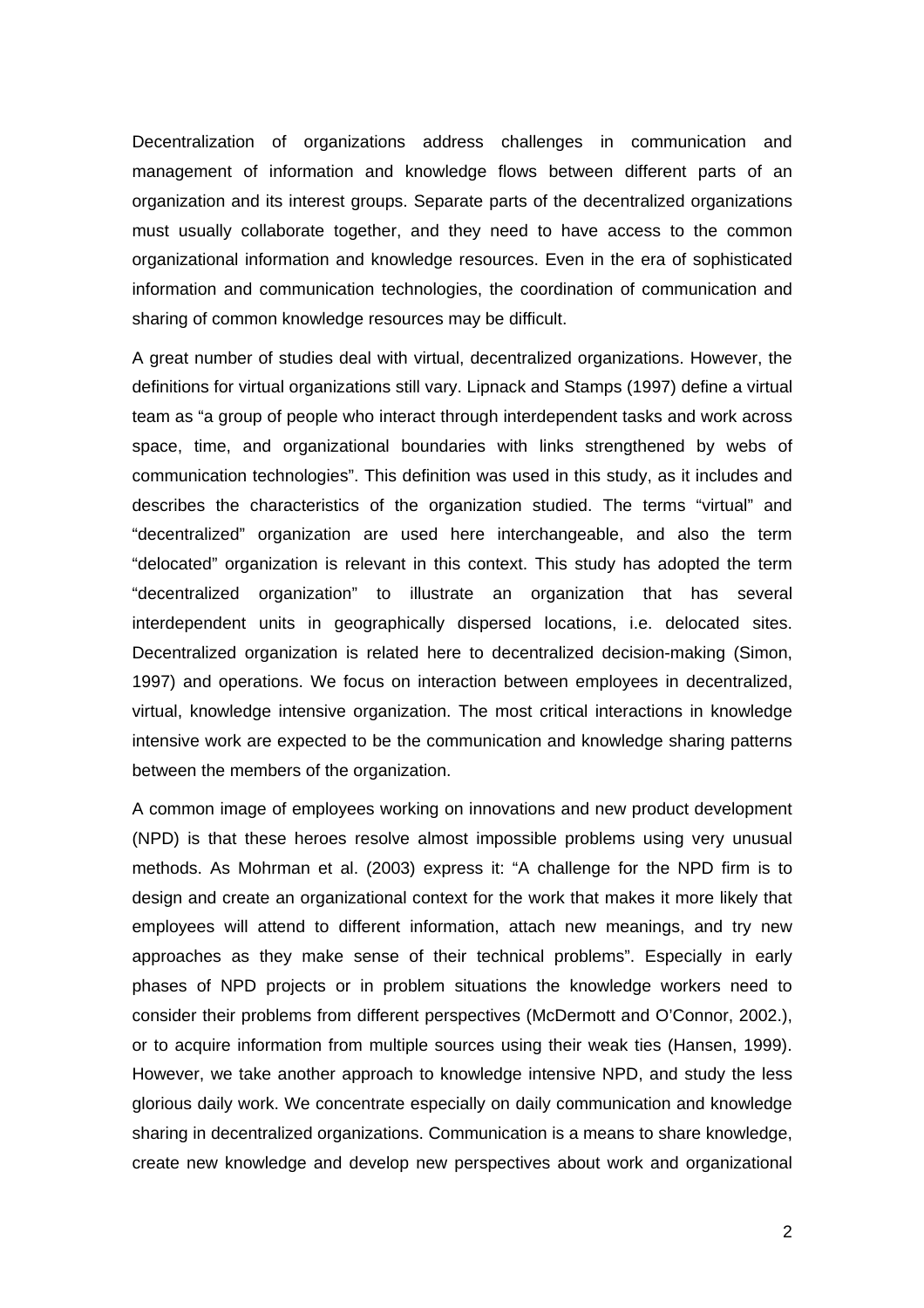related issues among the employees. Despite the fact that information and communication technology (ICT) is efficient for communicating within the organization, relying excessively on ICT and utilization of explicit knowledge resources may not support an organization's ability to innovate (Swan et al., 1999). Utilization of tacit knowledge resources and applying less formalized or standardized tools or practices for communication and knowledge sharing is expensive and time consuming, even if the utilization of tacit knowledge recourses may have a great potentiality for innovations. Organizations and their subunits must balance their communication and knowledge sharing practices to correspond the activities that they prioritize at a given moment. Effective virtual teams manage to match their communication patterns to their on-going tasks and activities (Maznevski and Chudoba, 2000).

Knowledge intensive NPD work may require participants to be creative and innovative in their work (Leenders et al., 2003), but a great deal of the NPD is pure hard work where organizational work routines have a great impact on how effectively and efficiently the organization operates. This is often neglected in the research about innovations and NPD. The emphasis has been on vivid and salient aspects of innovative work and less attention has been paid to normal, daily work activities. Interesting questions are if work with innovations or NPD must be more chaotic than normal knowledge intensive work, or is it possible to make it more structured and develop routines and practices for conducting the work. O'Sullivan (2003) reports how the good administration, e.g. the organization of knowledge intensive subtasks, increases the efficiency of NPD work.

The number of decentralized NPD projects is increasing (Florida, 1997). Therefore it is important to know if the benefits of decentralized operations can outperform the disadvantages, or is there something vital, and still unknown, that must be taken into account when managing decentralized, delocated and virtual organizations.

The goal of the study was to find out how people in a decentralized and delocated organization communicate with each other and how efficiently work related knowledge is shared between different parts of the organization. The objective of the study was divided into the following research questions.

- How employees use different communication media in communication within the decentralized organization?
- What are the advantages and disadvantages of different communication media in communication and knowledge sharing in the decentralized organization?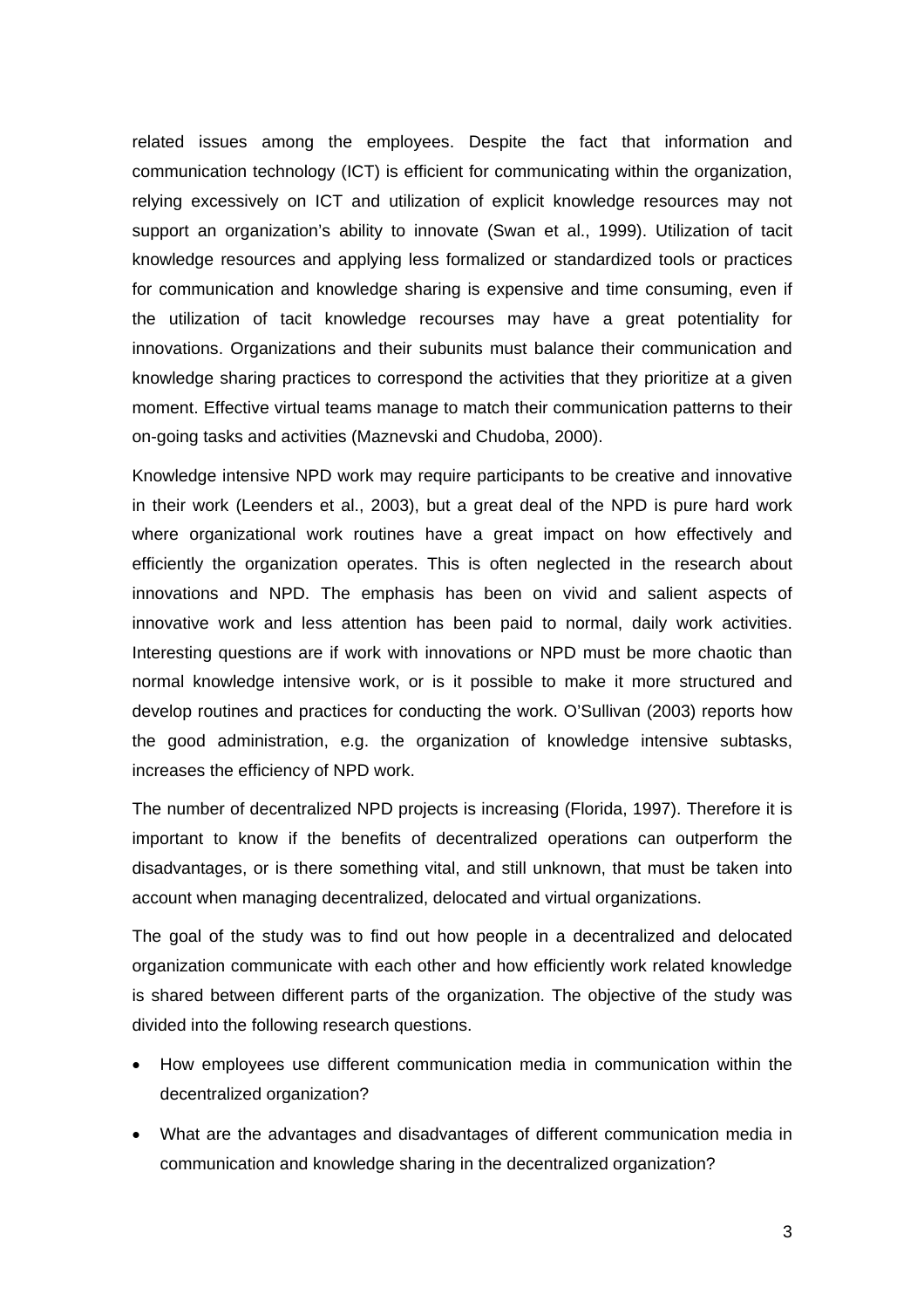- How is information and knowledge available in the decentralized organization?
- What kind of challenges there are in communication and management of knowledge flow in the decentralized, and on the other hand, in the delocated organization?

#### **2 Material and methods**

# **2.1 Case description**

In the case organization 208 employees worked in four different decentralized sites in three different continents, though two sites were located in the same country. The number of employees working in the different sites was 68, 74, 62, and 4 respectively (Table 1). Employees collaborated across three different time zones. The employees also communicated and collaborated with one major subcontractor and several minor external and internal suppliers or customers. However, the communication with external and internal partners is excluded from this study.

| <b>Sites</b> | <b>Continent</b> | Number of<br>employees |      | Time difference<br>Response rate (related to sites 1 & 2) |
|--------------|------------------|------------------------|------|-----------------------------------------------------------|
| Site 1       | Europe           | 68                     | 25%  |                                                           |
| Site 2       | Europe           | 74                     | 27%  |                                                           |
| Site 3       | North-America    | 62                     | 41 % | $-10$                                                     |
| Site 4       | Asia             | 4                      | 21%  | +6                                                        |

**Table 1.** The composition of the case organization

The case organization developed software products for electronics industry. The work was organized team-based, and the teams were specialized on different tasks, e.g. testing, user-interface, and architecture. Typically, team members located in several sites. They needed to actively, independently and collectively acquire, process, share, and develop information and knowledge with the members of their own team and with the members of other teams either located in their own site or other sites. Accordingly, the work was very knowledge intensive, and complex. Employees represented several nationalities, and different cultural backgrounds. Only a few of them could use their native language in communication with other members of the organization.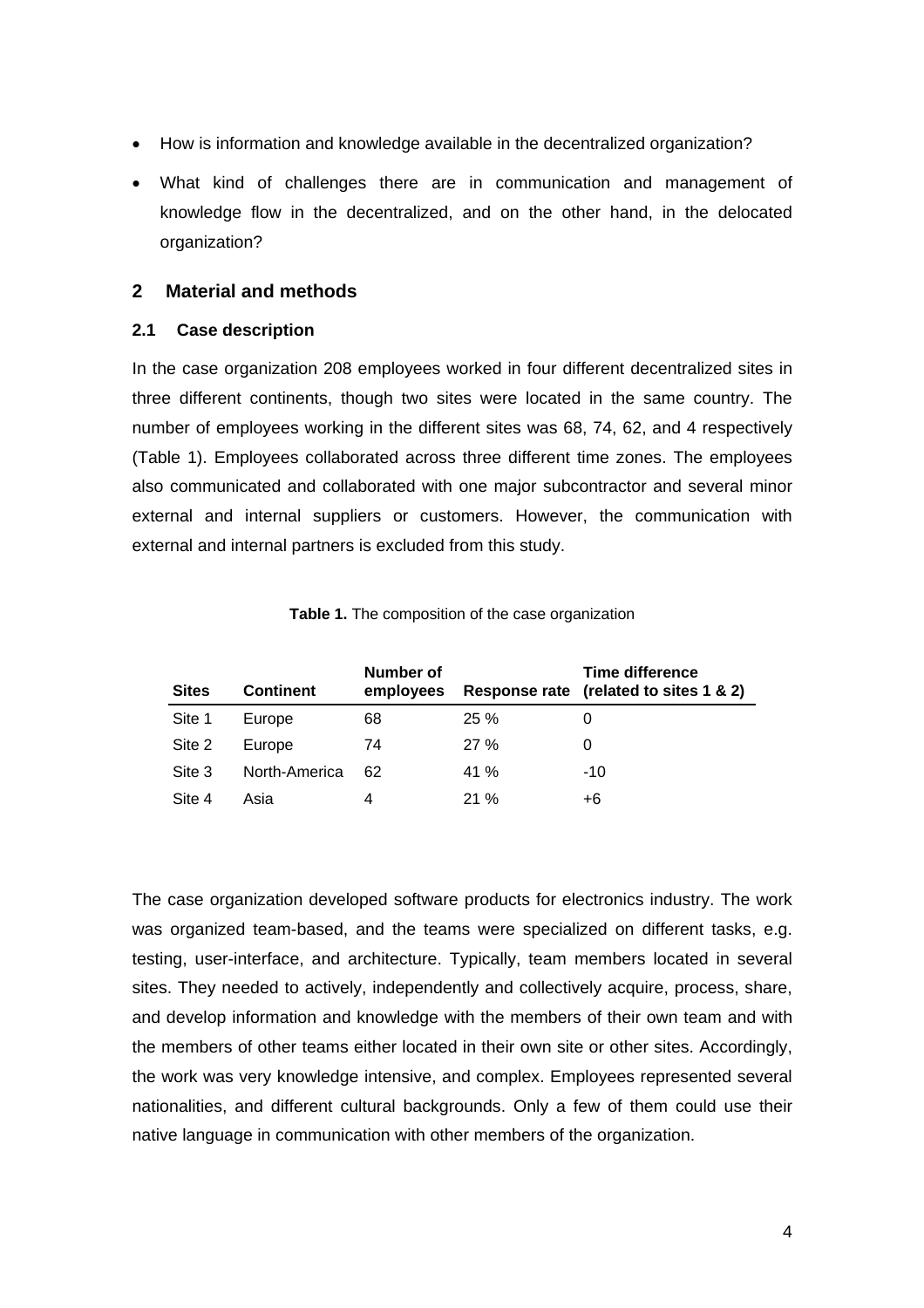#### **2.2 Data and data analysis**

The data were collected using a questionnaire survey for the employees of the organization (n=62, total response rate 30 %, response rate by sites are presented in Table 1), and by interviewing management team members (n=10). The survey questionnaire included questions on employees' use of different communication media in communication with other members of the organization, advantages and disadvantages of the communication media used, problems in communication within the case organization, problems related to the availability of information and knowledge resources, and the issues that interfere knowledge flow. The questions about the frequency of using different communication media were structured with the response scale from 1 (no use) to 7 (daily use). All the other questions were open-ended and the respondents were asked to report their own perceptions on communication and knowledge sharing. The interviews dealt with the same issues as the survey questionnaire but they aimed to specify the reasons for efficient and effective communication and knowledge sharing within the case organization.

Most of data collected by the questionnaire survey and interviews were qualitative. The data were first classified into relevant categories and then each category was analyzed more deeply. The aim was to find out and understand phenomena related to the communication and knowledge sharing both within the whole decentralized organization and between the different parts of the organization.

# **3 Results**

#### **3.1 Use of communication media**

Employees in the case organization used many different ICT applications. Communication media were used for interactive communication and knowledge sharing between the members of the organization. Furthermore, there were more passive ICT applications that were not used for interactive communication but to share information and knowledge passively. These included Lotus Notes and Intranet, which are discussed more detailed in the section about the availability of information and knowledge (section 3.3).

Telephone and email were assumed to be used on a daily basis for regular but unscheduled communication and knowledge sharing, and therefore their use frequencies were not asked in the survey questionnaire. On the other hand, regular and prescheduled communication and knowledge sharing was organized using phone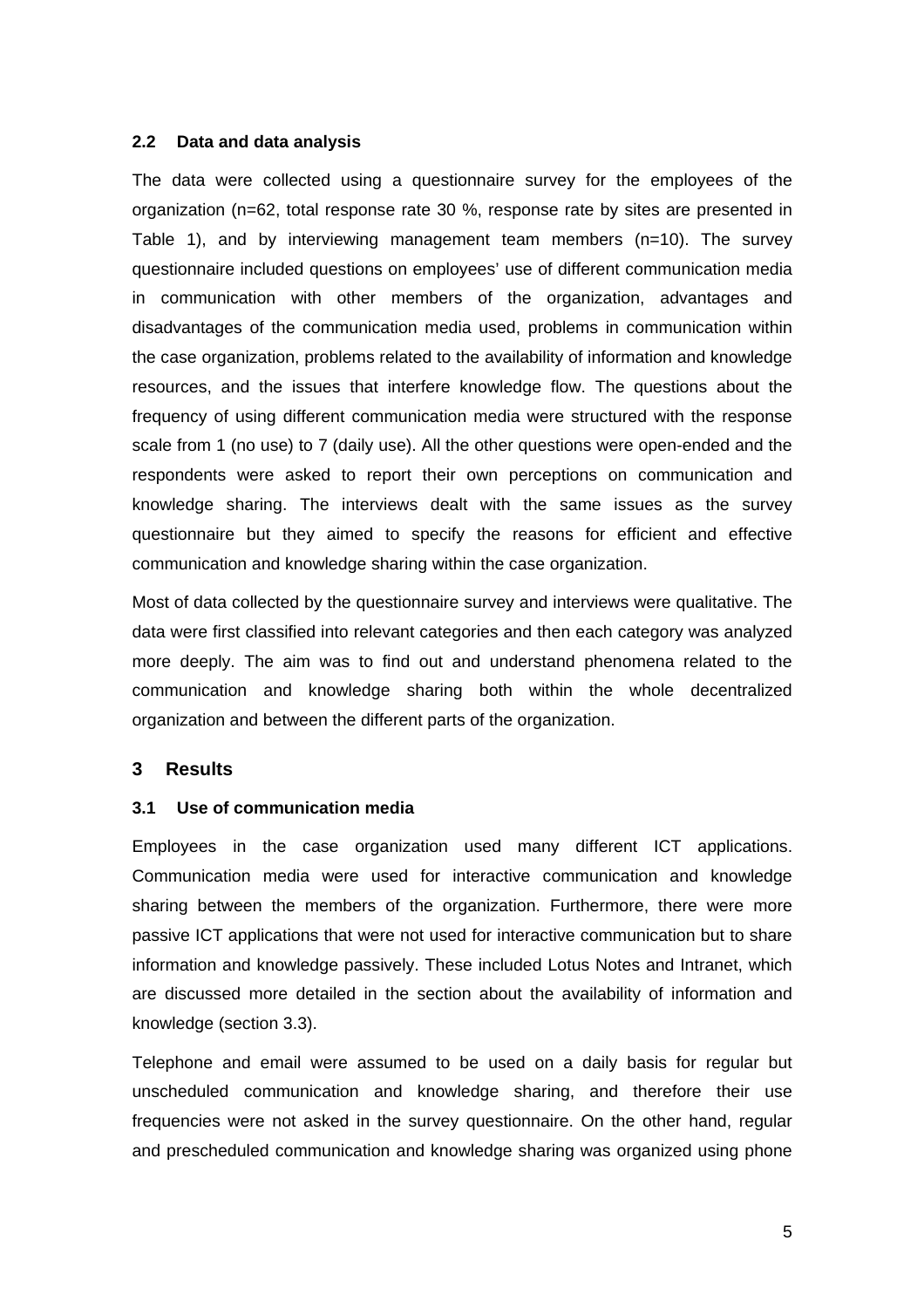conferences and netmeetings (connecting the use of a shared screen e.g. slide show and voice).

40% of the respondents reported to use phone conferences weekly or more frequently and 39% of them used netmeetings weekly or more frequently. Videoconferences were used hardly ever, only 7% of the respondents used them. The reasons for the use of different communication media are presented in Table 2. Phone calls were mainly used when complicated issues demanding interactive discussion had to be solved urgently. Especially in these situations the other daily used medium, email was not considered applicable. However, email was considered useful when communication involved a high number of people and/or sending file attachments. Phone conferences and netmeetings were mostly used for the same purposes and therefore these two are here combined. Both of them were used for internal multi-site meetings when face-to-face meetings were not possible.

| <b>Communication media</b>    | Purpose / Reason of usage                                                                                                                        |
|-------------------------------|--------------------------------------------------------------------------------------------------------------------------------------------------|
| Telephone                     | - Quick/urgent questions/issues<br>- Complicated issues<br>- When interactive communication/discussion<br>was required (i.e. email not adequate) |
| Email                         | - Not urgent issues<br>- To involve a large group of people<br>- Need to send file attachments                                                   |
| Phone conference / Netmeeting | - Regular and/or prescheduled (multisite)<br>internal meetings                                                                                   |

Table 2. Purpose and reasons for usage of different communication media

# **3.2 Advantages and disadvantages of different communication media**

Different communication media, telephone, email, phone conference, and netmeeting, were reported to have different advantages and disadvantages (Table 3). Telephone was reported to be a good media when immediate answer was required. However, its applicability might decrease as the complexity of the issues to be communicated increases. Email was found to be appropriate if multiple persons must be reached simultaneously, or time was needed for responding them. Nevertheless, the easiness to send emails also caused problems, e.g. people get too many emails, emails were sent even if the issue would have been much easier to communicate on the phone, or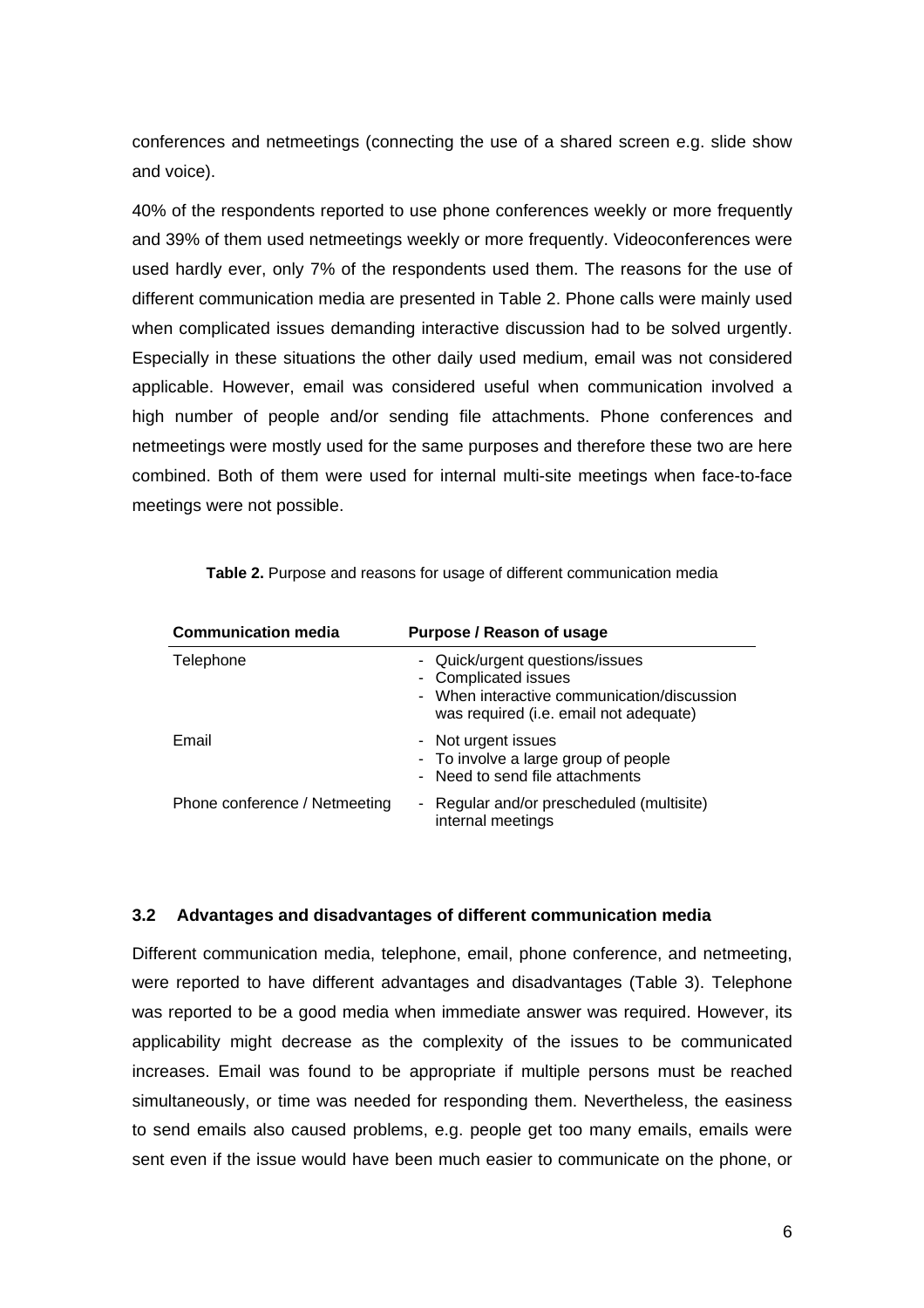emails did not reach the right people. Phone conferences and netmeetings reduced the need for traveling, and they were also found to be a rather good media to discuss on complex issues. However, the lack of face-to-face interaction made phone conferences and netmeetings less efficient than normal meetings. Also the time differences between sites made it difficult for all of the necessary people to participate regularly even in phone conferences and netmeetings.

| <b>Communication</b>             |                                                                                                                                                                                                                                                                                        |                                                                                                                                                                                                                                                        |
|----------------------------------|----------------------------------------------------------------------------------------------------------------------------------------------------------------------------------------------------------------------------------------------------------------------------------------|--------------------------------------------------------------------------------------------------------------------------------------------------------------------------------------------------------------------------------------------------------|
| media                            | <b>Advantages</b>                                                                                                                                                                                                                                                                      | <b>Disadvantages</b>                                                                                                                                                                                                                                   |
| Telephone                        | Fast, immediate<br>-<br>answer/feedback                                                                                                                                                                                                                                                | No records/meeting minutes for<br>later use<br>- Time difference between sites<br>- No face-to-face contact /<br>physical presence<br>It is not always evident what<br>was agreed<br>- People understand the<br>agreements differently                 |
| Email                            | - Archiving, have a written<br>document to refer/return to<br>Can be read/replied later, gives<br>٠<br>more time to prepare the<br>response Can reach multiple<br>persons<br>Better understanding, clear<br>$\blacksquare$<br>written communication<br>Does not interrupt working<br>- | - Slow or no answers (also<br>because of time difference)<br>- Too many emails, becomes<br>spamming<br>- Target groups were sometimes<br>ill-defined<br>- Time consuming, takes time to<br>write<br>- Not suitable for discussing<br>complicate issues |
| Phone conference<br>/ Netmeeting | No need to travel<br>Quick and flexible<br>$\overline{\phantom{a}}$<br>Sharing of data, pictures and<br>$\overline{\phantom{a}}$<br>graphs                                                                                                                                             | Difficult to discuss about<br>complex issues<br>Difficult to follow conversation,<br>sound quality<br>No face-to-face contact                                                                                                                          |

**Table 3** Advantages and disadvantages of different communication media

#### **3.3 Availability of information and knowledge**

 $\overline{1}$ 

Organizational information and knowledge can be accessed through documented knowledge, usually stored in databases, and through knowledgeable co-workers. Almost half of the employees (49 %) reported to have problems in getting information or knowledge relevant for their work. Two main categories of problems were identified. The first one was related to employees' ability to locate and access updated explicit information and knowledge from organization's databases. The case organization used Lotus Notes and Intranet for storing information and knowledge. The roles of and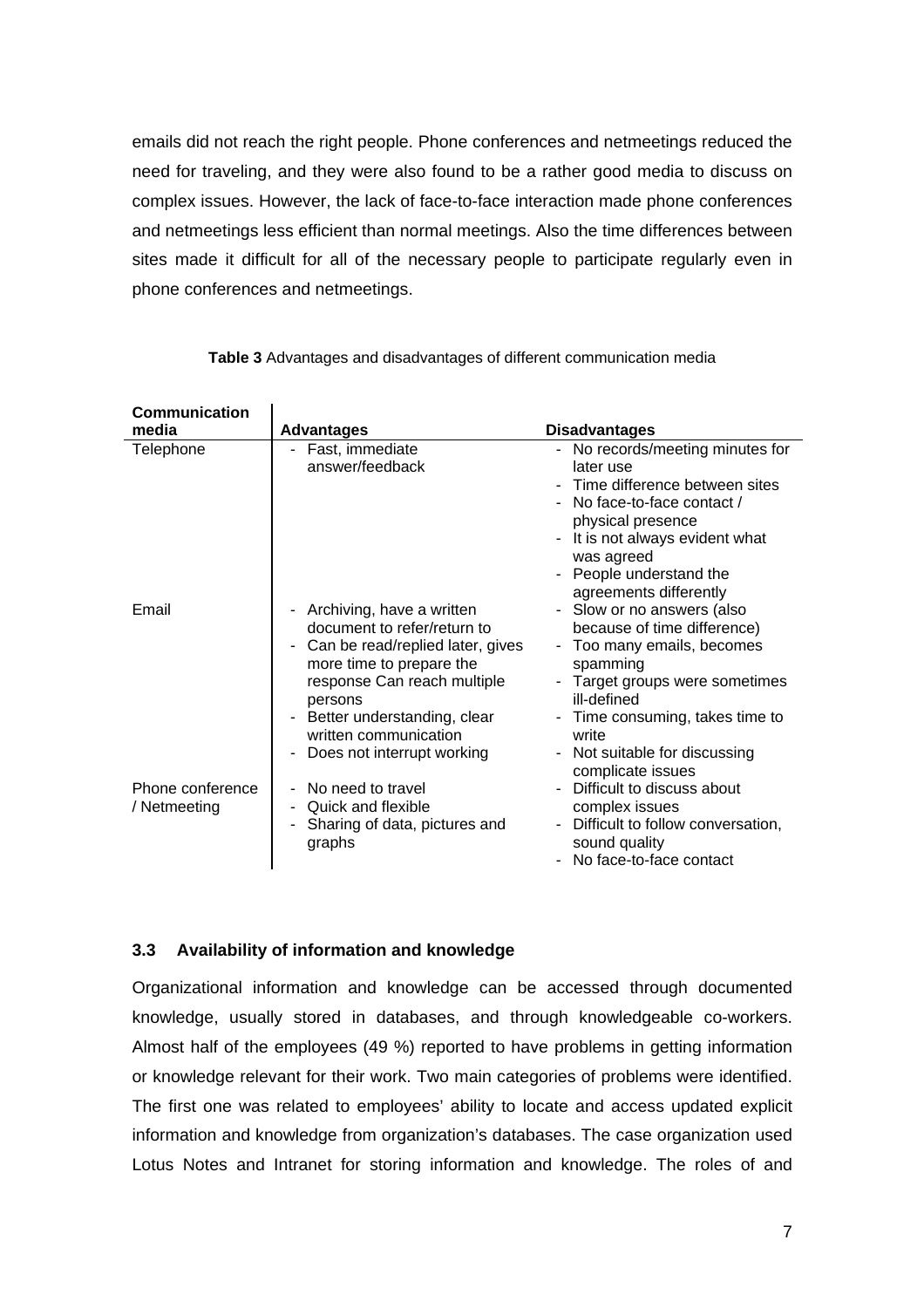differences between these two systems were not very clear and it was not always easy for the employees to decide which system to use. Both were used for getting or sharing information, documents and news like meeting minutes and organizational charts. Another drawback was that the databases contained too much information and had inappropriate search functions. Therefore, it was difficult to locate the needed information and knowledge.

The other problem area was more multidimensional and it was linked to the low accessibility of knowledge embedded in employees. The most knowledgeable employees were difficult to reach because they were usually the busiest ones. The vague organizational structure also made it difficult to know, who are the responsible employees for certain specific expertise areas, or who were the ones that could make decisions, or who were the employees to contact in specific problem situations.

#### **3.4 Challenges in communication and management of the knowledge sharing**

All in all, the employees reported that the communication and knowledge sharing was rather open in their organization. However, 40% of the employees reported problems in communication within the case organization. These problems were discussed more detailed in sections 3.1-3.3. The greatest challenges were due to the decentralization of the organization, the delocation of the employees, and to a certain amount to cultural differences.

Decentralization of the organization resulted unclear roles and responsibilities. It also made it more difficult to know the employees' areas of expertise or responsibilities, which had negative effects on decision-making and employees' ability to decide with whom to communicate. Due to different management structures in different countries, different sites also had different communication hierarchies. In some sites communication took place through managers and in some sites through experts. The results show that employees of the European sites communicated more directly, whereas communication of employees of the American and Asian sites was more mediated through managers. The decentralization made it difficult to find and access information and knowledge embedded to knowledgeable coworkers, and thus decreased the availability of knowledge.

44 % of the respondents reported communication problems that were related to delocation of employees, and 31% of them communication problems related to cultural differences.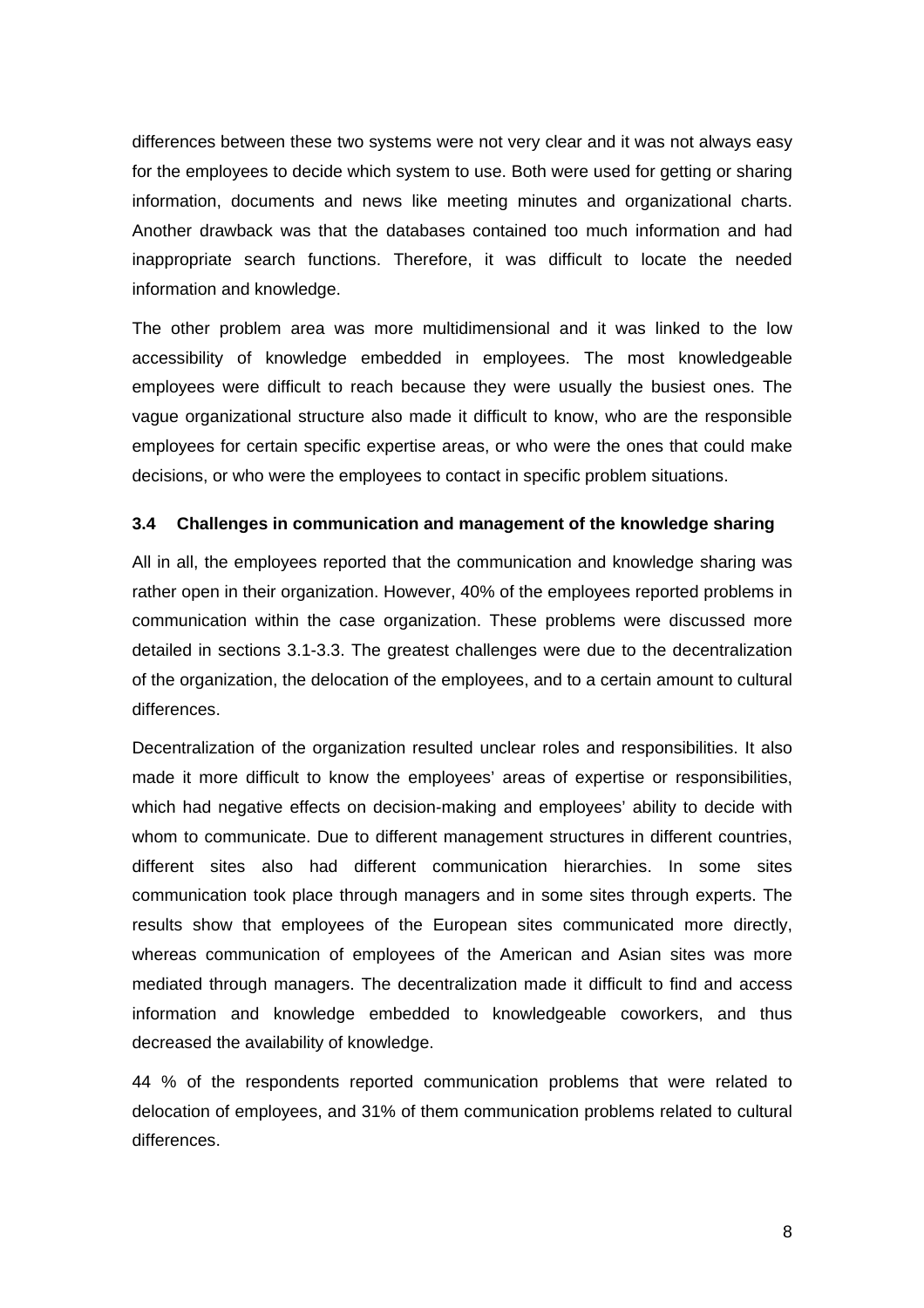The problems and challenges related to the delocation of the organization included slowness of knowledge flow due to working in different time zones. Time differences between sites forged very long response times for emails and required employees to work over normal working hours when telephone conferences were organized. Delocation also reduced the pace and the quality of communication and knowledge flow within an organization. Other problems related to delocation were lack of incidental and organized face-to-face meetings and opportunities to share knowledge, and lack of chances to learn about ways of working in different cultures. Few opportunities to meet co-workers may also result low priority for people that are not familiar.

The challenges in communication with employees having different cultural backgrounds included misunderstandings due to the language problems, misunderstandings with the meanings of agreements, e.g. how soon is "as soon as possible", and uncertainty with the correct communication style, e.g. how polite you need to be. Some of the respondents emphasized the importance of empathy in communication situations, because of the unwritten rules for communication in different cultures.

Different sites and professional groups used their own jargon, talking about the same issue using different words or vice versa, which was found to affect negative effects on the quality of information. In addition, different parties might have dissimilar background knowledge or understanding, which reduced the efficiency of the communication.

# **4 Discussion**

Some of the communication and knowledge sharing problems found in this study are typical in all kinds of organizations. However, some of these problems may become more salient in virtual decentralized organizations. Two main reasons for communication and knowledge sharing problems were identified: decentralization and delocation. Also Boutellier et al. (1998) have discussed the loss of efficiency in decentralized R&D work. The two reasons are at least partly overlapping. Problems associated with decentralization included unclear roles and responsibilities, which in our case caused challenges in decision making and in locating and accessing knowledgeable co-workers.

Delocation of the employees caused mismatch between communication content and chosen communication media, difficulty to find and access information and knowledge on databases or embedded to knowledgeable coworkers, and misunderstandings associated with different cultural backgrounds of the organization's members. Because different sites located in different time zones, the working hours did not match, which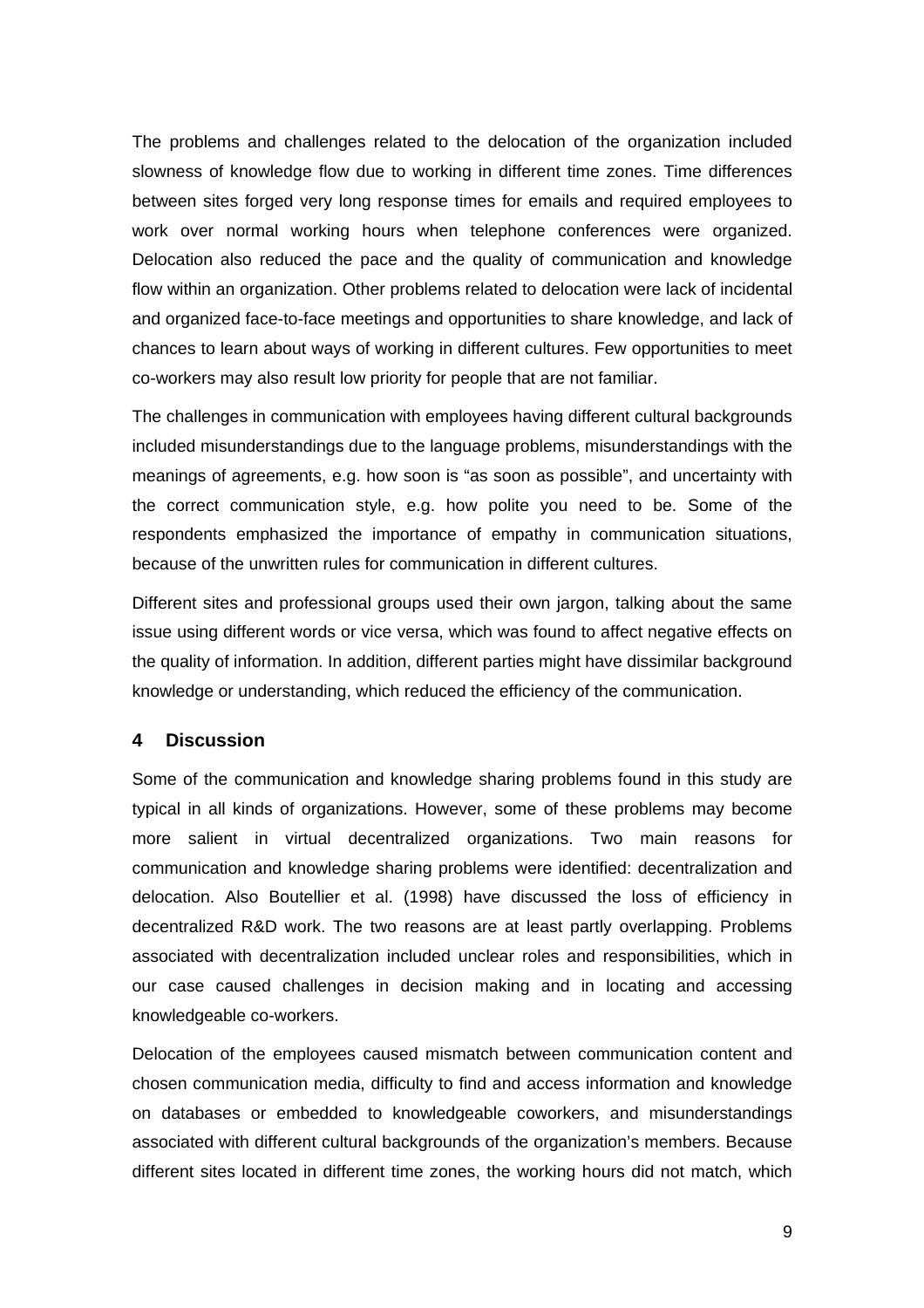delayed the knowledge flow. Delocation also reduced opportunities to informal and formal face-to-face interaction to get information about the others expertise. The most knowledgeable employees were difficult to reach. Therefore, this knowledge should be available from other sources.

Decentralization and delocation resulted different inefficiencies on knowledge utilization within the decentralized organization. Some of the problems in communication and knowledge sharing made the knowledge flow slower and some of them decreased the quality of knowledge that was communicated between different sites. All in all, it seems that multisite organization is not a very efficient organization model if interaction and communication is needed frequently.

The use of different kinds of ICT applications reduced employees' need to travel between different sites and made sharing of information and knowledge faster and easier, which were reported to be the greatest advantages. The members located in different countries and sites had regular phone conferences and netmeetings. However, it seems that they could not totally substitute face-to-face meetings. The employees acknowledged the importance of face-to-face interaction in situations where they needed to share complex knowledge. Face-to-face interaction was also important in getting to know and understand each others working methods. Decentralization of organizational activities caused some coordination problems in communication and knowledge flow, e.g. some employees or operations were involved too late or the necessary information was transferred insufficiently between different sites. Results indicate that the collaboration and necessary on-line communication between the employees in different sites was to a certain extent disturbed because the sites were located on different time zones.

Information and communication technologies can be applied to improve and promote communication and knowledge sharing in a decentralized organization. However, the quality of communication and efficiency of knowledge sharing are not same as in faceto-face interaction. The information in ICT based communication tools is presented in a coded, standardized form, whereas in face-to-face interaction tacit knowledge can be shared. Informal and formal social interaction is also needed to help employees to know and learn about each other's ways of working.

The physical distance and time differences between different sites evidently reduced the efficiency and effectiveness of the decentralized organization and had negative effects on knowledge flow between different sites. In the light of this study, it seems that multisite decentralized organization is not a very efficient organization model if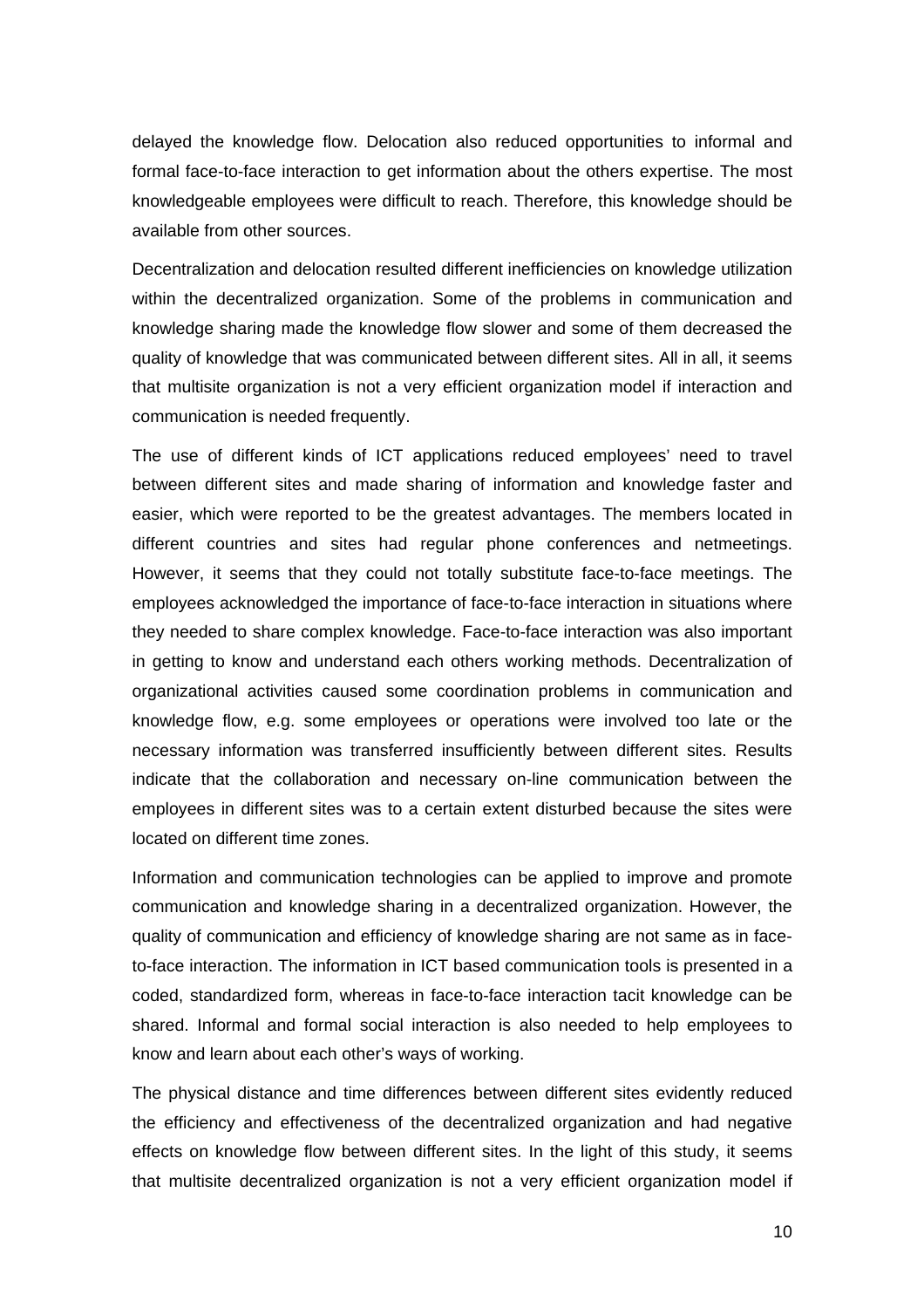there is a need for intensive and frequent interaction, communication and knowledge sharing. This study enlightened some problems in communication and knowledge sharing in the decentralized knowledge intensive organization.

Lack of mutual or common knowledge as described by Cramton (2001) didn't seem to cause problems. Instead, employees reported to have problems in accessing to common knowledge sources, not problems in understanding or interpreting it. This is a common problem in organizations today, since the organizational information and knowledge archives are becoming more and more complex.

Almost half of the employees reported to have problems in getting information and knowledge relevant to their work. This finding can be interpreted as both negative and positive. As such the lack of relevant knowledge may disturb or hinder completing the tasks. However, extensive awareness of need for relevant knowledge may also be positive, and may indicate the employees' expertise and motivation for conducting their tasks.

The limitations of the study were that only one organization was studied, and the rather low response rate. It is possible that phenomena related to communication and knowledge sharing differ across organizations, even if their organizational structures are similar. Management practices and the industry may provide different communication and knowledge sharing practices and even rules and procedures for communication and knowledge sharing. However, the characteristics of our case organization were typical to virtual organizations defined by Lipnack and Stamps (1997). Despite of the low response rate, employees from all sites responded. Thus perceptions of employees from different allocations, countries and continents were included in the study.

Future research should be addressed to find out more precisely how communication and knowledge sharing should be arranged in the decentralized organizations. Moreover, interesting research questions are what is the level of decentralization that does not deteriorate knowledge flow, what kind of decentralization may promote communication and knowledge sharing, and what kind of organizations and industries will benefit from decentralization.

# **References**

Boutellier, R., Gassman, O., Macho, H., & Roux, M. (1998). Management of Dispersed Product Development Teams: The Role of Information Technologies*. R&D Management*, 28 (1), 13-25.